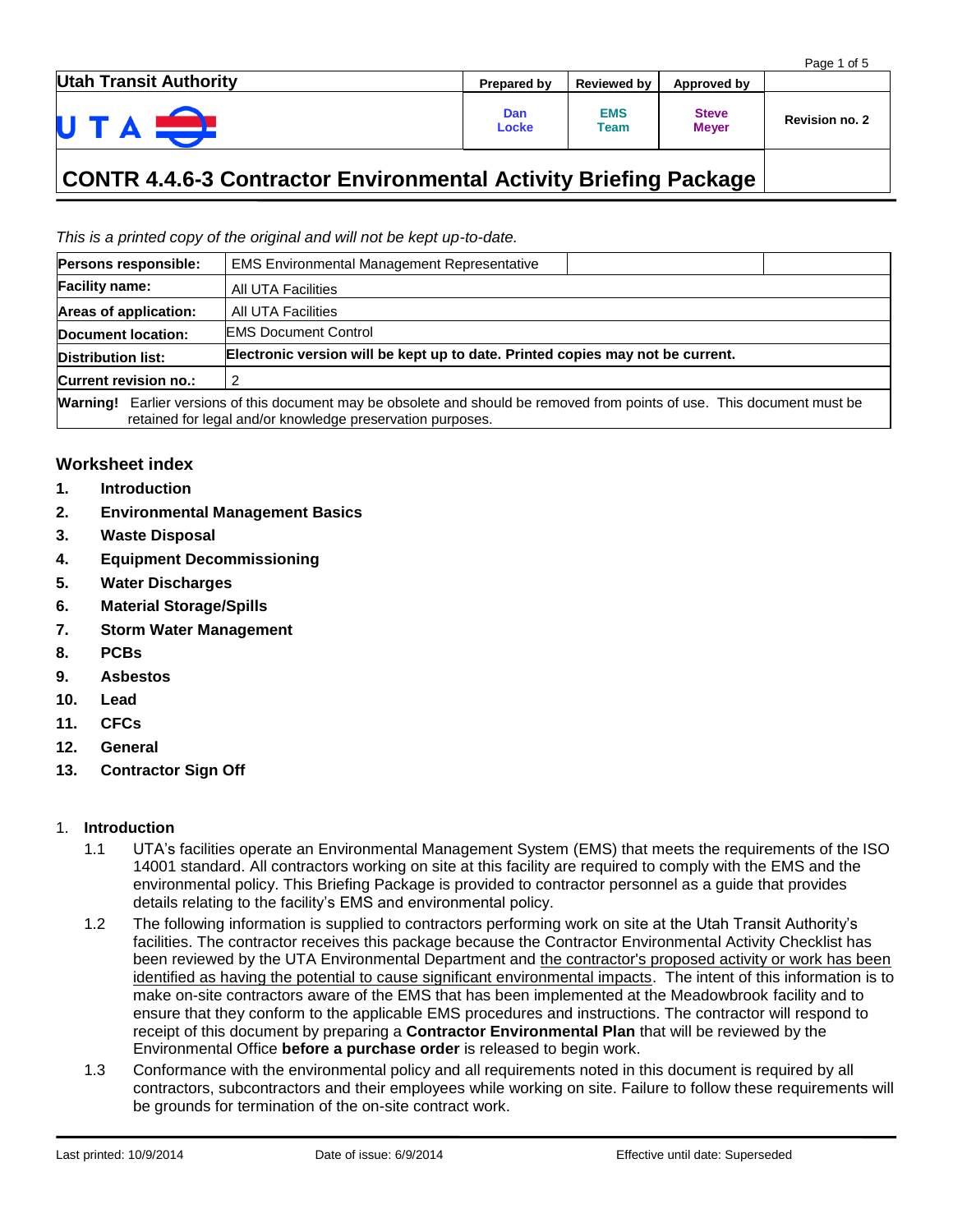| <b>Utah Transit Authority</b> | <b>Prepared by</b> | <b>Reviewed by</b>       | Approved by                  |                       |
|-------------------------------|--------------------|--------------------------|------------------------------|-----------------------|
| U T                           | Dan<br>Locke       | <b>EMS</b><br>$\tau$ eam | <b>Steve</b><br><b>Meyer</b> | <b>Revision no. 2</b> |

- 1.4 Contractors and their subcontractors are required to comply with UTA's Contractor Environmental Management Procedure (CONTR 4.4.6-1) and other relevant policies and procedures, since contractor personnel have significant potential to affect environmental performance and regulatory compliance. Contractor personnel and those at the Meadowbrook facility must work together to achieve the goals of UTA's environmental policy, objectives and targets and the protection of the environment. Contractors must be aware of the importance of compliance with relevant environmental legislation and regulations, and of the consequences of non-compliance.
- 1.5 For further information, please contact the following employees at the UTA facility:

| <b>Environmental Compliance Administrator</b> | (801) 287-3064 |
|-----------------------------------------------|----------------|
| <b>Environmental Technician</b>               | (801) 287-2508 |
| <b>Purchasing Office Coordinator</b>          | (801) 287-3320 |
| Manager of Purchasing & Materials             | (801) 287-3015 |
| <b>UTA's Reception Desk</b>                   | (801) 262-5626 |

### 2. **Environmental Management Basics**

- 2.1 Contractors will not transport hazardous chemicals on site without UTA having prior knowledge of the specific materials, the associated Material Safety Data Sheets (MSDS) for each substance and its intended use. These materials include, but are not limited to: sealers, adhesives, paints, coatings, fuels, oils, acids and caustics. These hazardous materials should be listed on the Contractor's Environmental Checklist. All sizes of containers require review and approval before being used on site.
- 2.2 Contractors will provide adequate control of fugitive dust emissions during all operations and activities.
- 2.3 Contractors will not discharge materials or substances into drains or sewers without the prior approval of UTA's Environmental Compliance Administrator.
- 2.4 Contractors will provide adequate spill and/or release prevention for all bulk materials.
- 2.5 Contractors will immediately notify the Environmental Compliance Administrator or the project manager of any reportable spills, releases or other environmental incidents. Contractors are liable for all clean up as well as reimbursing UTA for any costs incurred in cases of spills. Contractors will follow up by submitting a complete spill report to the Environmental Compliance Administrator.
- 2.6 Contractors will properly label, store and dispose of all waste materials.
- 2.7 Contractor will not ship any UTA hazardous waste without prior approval.
- 2.8 Contractors will be sensitive to the effects of noise, odor, light, and traffic movement on the facility and the local community, and will take steps to mitigate these problems.
- 2.9 General information for contractors is set out below. The requirements of the *Contractor Environmental Checklist / Activity Statement* are described in a subsequent section of this document.

#### 3. **Waste Disposal**

- 3.1 All waste disposal (such as construction debris, scrap metal, non-hazardous waste, municipal solid waste, etc.) will be the responsibility of the contractor that is the originator of the waste, unless otherwise pre-approved by the Environmental Compliance Administrator.
- 3.2 The Environmental Compliance Administrator must be informed of all generated hazardous waste streams before a waste is generated and collected on site.
- 3.3 The Environmental Compliance Administrator must be informed of the location of all generated hazardous waste storage areas, maximum quantities and the container type.
- 3.4 Containers must be labeled with the contents and the responsible contractor's name and contact information. NO UNLABELED CONTAINERS ARE PERMITTED ON SITE.
- 3.5 Shipping information and paperwork (MSDS, waste profiles, bills of lading and inventory) must be provided to the UTA Environmental Compliance Administrator upon request.
- 3.6 Contractors will be contractually responsible for all regulated wastes.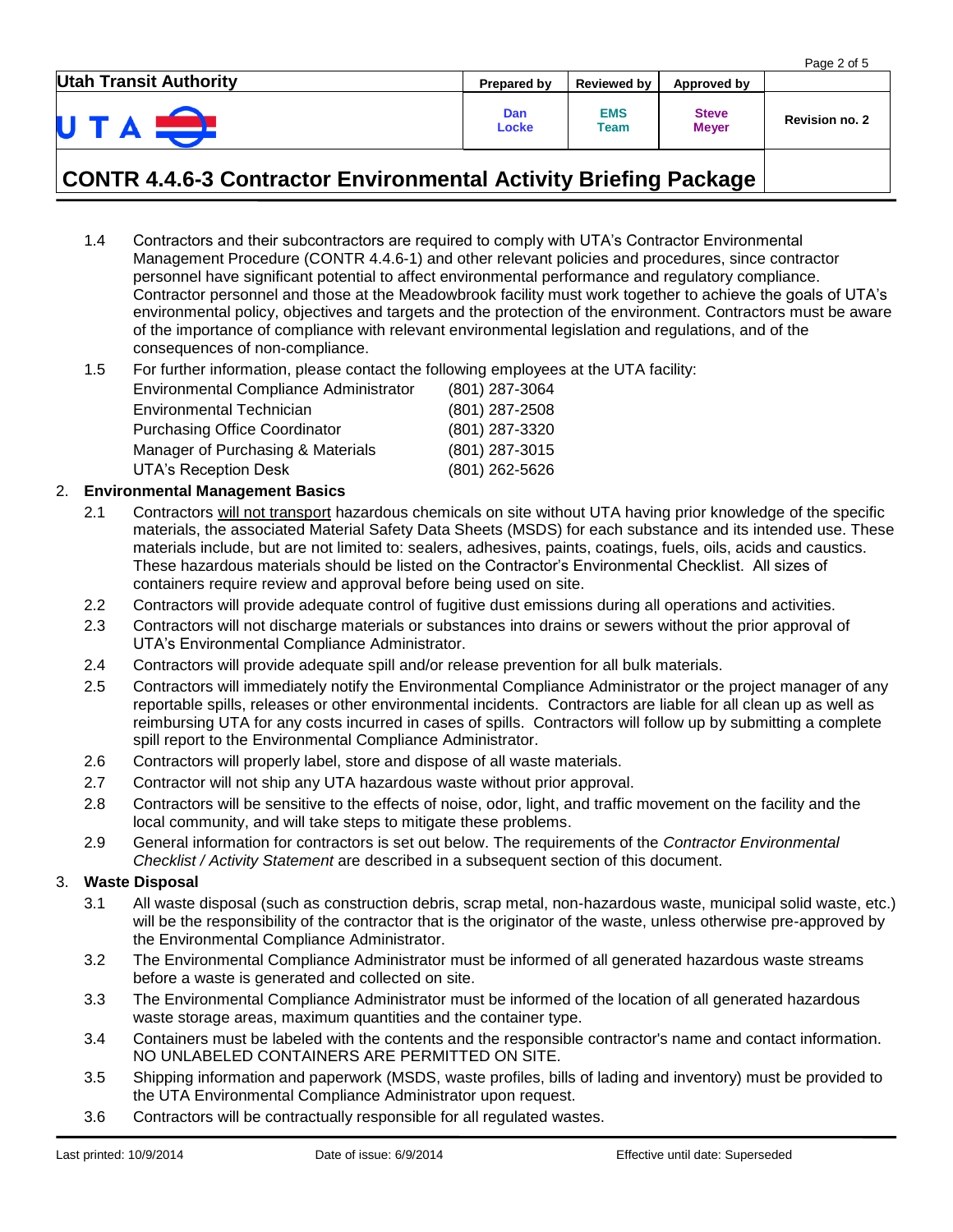| <b>Utah Transit Authority</b> | <b>Prepared by</b> | Reviewed by        | Approved by                  |                       |
|-------------------------------|--------------------|--------------------|------------------------------|-----------------------|
| U T                           | Dan<br>Locke       | <b>EMS</b><br>Team | <b>Steve</b><br><b>Meyer</b> | <b>Revision no. 2</b> |

#### 4. **Equipment Decommissioning**

- 4.1 All equipment will be thoroughly inspected by the contractor for fluids and other hazardous materials prior to removal.
- 4.2 All fluids and other hazardous materials will be removed prior to decommissioning of equipment.
- 4.3 Disposal of any waste generated will be handled in accordance with the instructions in section 3.

#### **5. Water Discharges**

- 5.1 Discharge of materials into ANY sewer system, other than normal sanitary sewage discharges to the sanitary sewer system, is prohibited without the prior consent of the Environmental Compliance Administrator.
- 5.2 Discharges of ANY material to storm water are prohibited under the established guidelines of the Clean Water Act.
- 5.3 In the event that discharges to sewers are approved by the Environmental Compliance Administrator, the local wastewater treatment facility must be notified prior to discharges of any significant volume or any discharges that could affect the operations of the UTA Meadowbrook facility.

#### 6. **Material Storage/Spills**

- 6.1 There will be no outside storage of any materials without the consent of the Environmental and the Purchasing Departments.
- 6.2 Approved outside storage areas for chemical materials must be equipped with non-earthen secondary containment equal to 150% of the capacity of the largest container by the contractor.
- 6.3 The contractor will ensure that all material containers owned or managed by the contractor will be properly labeled in accordance with the OSHA Hazard Communication Standard (i.e., contents, primary hazard, etc.).
- 6.4 The contractor will have available the safety data sheets (SDS) for all chemical products in use at all times that their employees are working on site. Safety Data Sheets will be made available to Meadowbrook facility personnel, medical personnel, environmental personnel or their representatives upon request.
- 6.5 The contractor will ensure that chemical containers are closed except when in use.
- 6.6 Contractors will maintain spill kits to contain and clean up small spills generated by their employees or from their materials. Spill kits will be kept on site and will be easily accessible during an emergency.
- 6.7 THE CONTRACTOR WILL IMMEDIATELY REPORT ALL SPILLS OR RELEASES OF MATERIALS OTHER THAN INCIDENTAL SPILLS to the Environmental Compliance Administrator and the Purchasing Department at the telephone numbers listed in section 1.5. Contractors will follow up by submitting a completed spill report to the Environmental Compliance Administrator.

#### **7. Storm Water Management**

- 7.1 No processed materials or any other sources of water pollutant shall be commingled with storm water.
- 7.2 Solids must be prevented from entering sewer drains. Roadways and outside areas must be kept clean.
- 7.3 It is the contractor's responsibility to install storm water control measures such as silt fences, straw bales, etc. to control the solids entering storm drains from erosion or other processes if necessary.
- 7.4 All dirt piles must be covered to prevent solids from entering storm drains.
- 7.5 Vehicle maintenance shall not be performed near storm drains unless provisions have been made to contain any spills of vehicle fluids, including oil, gasoline and antifreeze.
- 7.6 In the event that a storm water management plan is required, the plan will be submitted to the Environmental Compliance Administrator for approval.

#### **8. PCBs**

- 8.1 If a material is suspected to have PCB contamination, the Environmental Compliance Administrator is to be notified.
- 8.2 All current regulations must be followed.
- 8.3 All PCB removals shall be coordinated by the Environmental Department.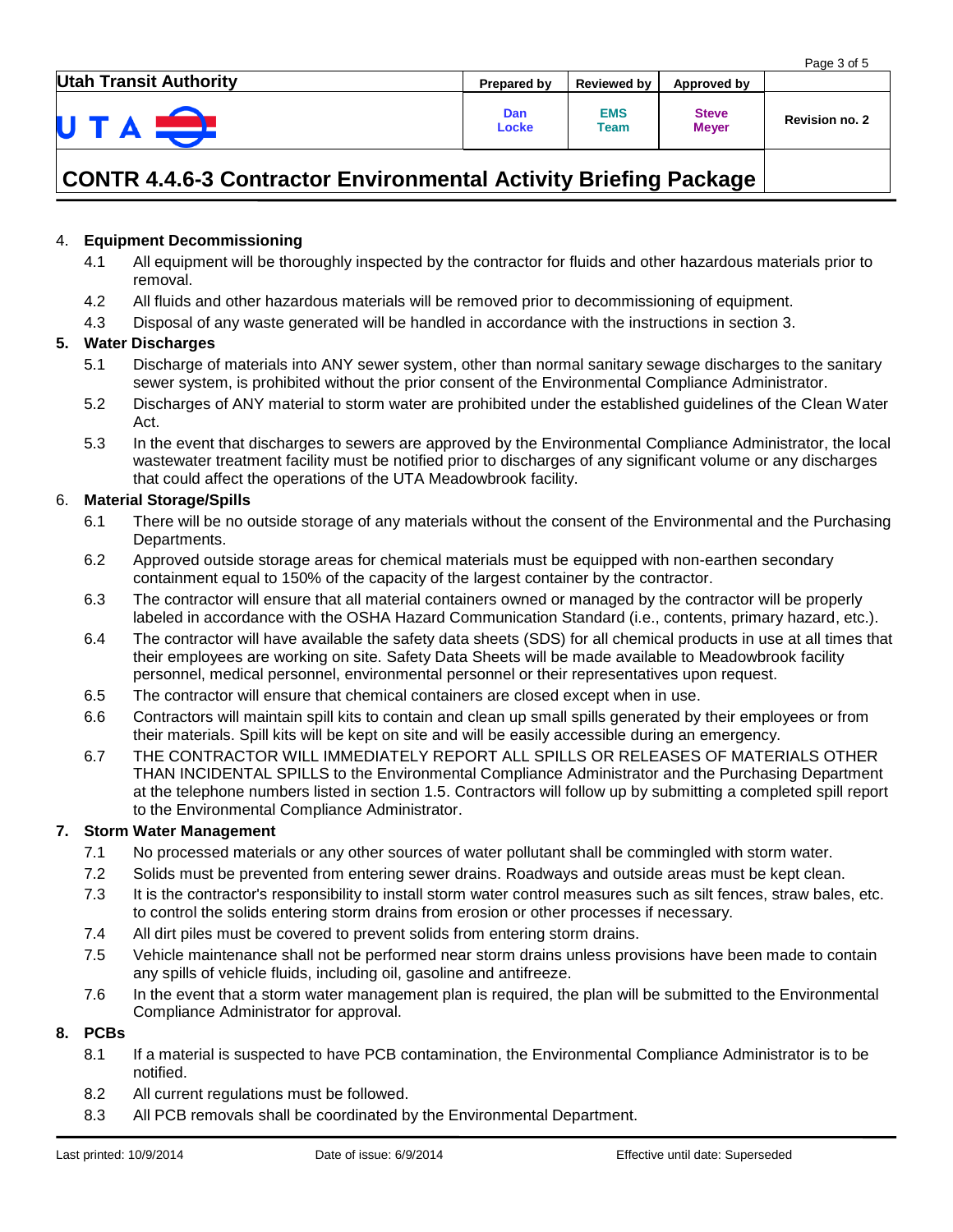| <b>Utah Transit Authority</b> | <b>Prepared by</b> | <b>Reviewed by</b>                     | Approved by                  |                       |
|-------------------------------|--------------------|----------------------------------------|------------------------------|-----------------------|
| UTA                           | Dan<br>Locke       | <b>EMS</b><br>$\mathop{\mathsf{Team}}$ | <b>Steve</b><br><b>Meyer</b> | <b>Revision no. 2</b> |

8.4 Any lighting ballast that does not state that it is a non-PCB containing ballast must be disposed of as PCB containing.

#### **9. Asbestos**

- 9.1 Contractors will contact the Environmental Compliance Administrator prior to any construction or demolition work that could disturb existing structures or equipment.
- 9.2 All current regulations must be followed.
- 9.3 All asbestos removal and disposal activities will be conducted in accordance with procedures approved by the Environmental Compliance Administrator.

#### **10. Lead**

- 10.1 Contractors are responsible for testing for the presence of lead-based paints when grinding or welding on building or building structural steel. Testing will be done by a UTA approved lab or supplier as directed by the Environmental Compliance Administrator.
- 10.2 All current regulations must be followed.
- 10.3 All lead removal and disposal activities will be conducted in accordance with procedures approved by the Environmental Compliance Administrator.

#### **11. CFCs**

- 11.1 Contractors will provide copies of employee training certificates to the Environmental Department upon request.
- 11.2 All current regulations must be followed.
- 11.3 Intentional venting of CFCs to the atmosphere is prohibited.

### **12. General**

- 12.1 Contractors will not engage in any excavation activities on site without the prior approval of the Environmental Compliance Administrator.
- 12.2 Contractors are responsible for keeping the site clean and orderly. Clean up of trash generated by the contractor's activities or employees is the contractor's responsibility.
- 12.3 All contractors shall practice good housekeeping through the term of the agreement and as a final clean up.
- 12.4 Any additional information or questions regarding this Briefing Package should be addressed to the Environmental and Purchasing Departments. UTA contacts and phone numbers are listed in section 1.5.

### **13. Contractor Sign Off**

- 13.1 Contractors are to submit a written **Contractor Environmental Plan** outlining the activities and procedures to be implemented for minimizing and managing the actual or potential environmental impacts of their operations. All items described in the *Contractor Environmental Activity Checklist* (CONTR 4.4.6-F1) that was previously submitted also must be addressed as part of the Environmental Plan by the contractor. The Environmental Plan must include an assessment of the potential risks to the environment, contractors, employees and other personnel associated with on-site activities, and proposed measures for minimizing these risks.
- 13.2 The submitted Contractor Environmental Plan will be reviewed by the Environmental Management Representative - as outlined in the Contractor Environmental Management Procedure (CONTR 4.4.6-1).
- 13.3 Information about UTA's environmental policy and significant environmental aspects is on the Contractor Orientation and Acknowledgement (CONTR 4.4.6-F2), which must be signed and submitted by the contractor prior to commencing any activity or work.